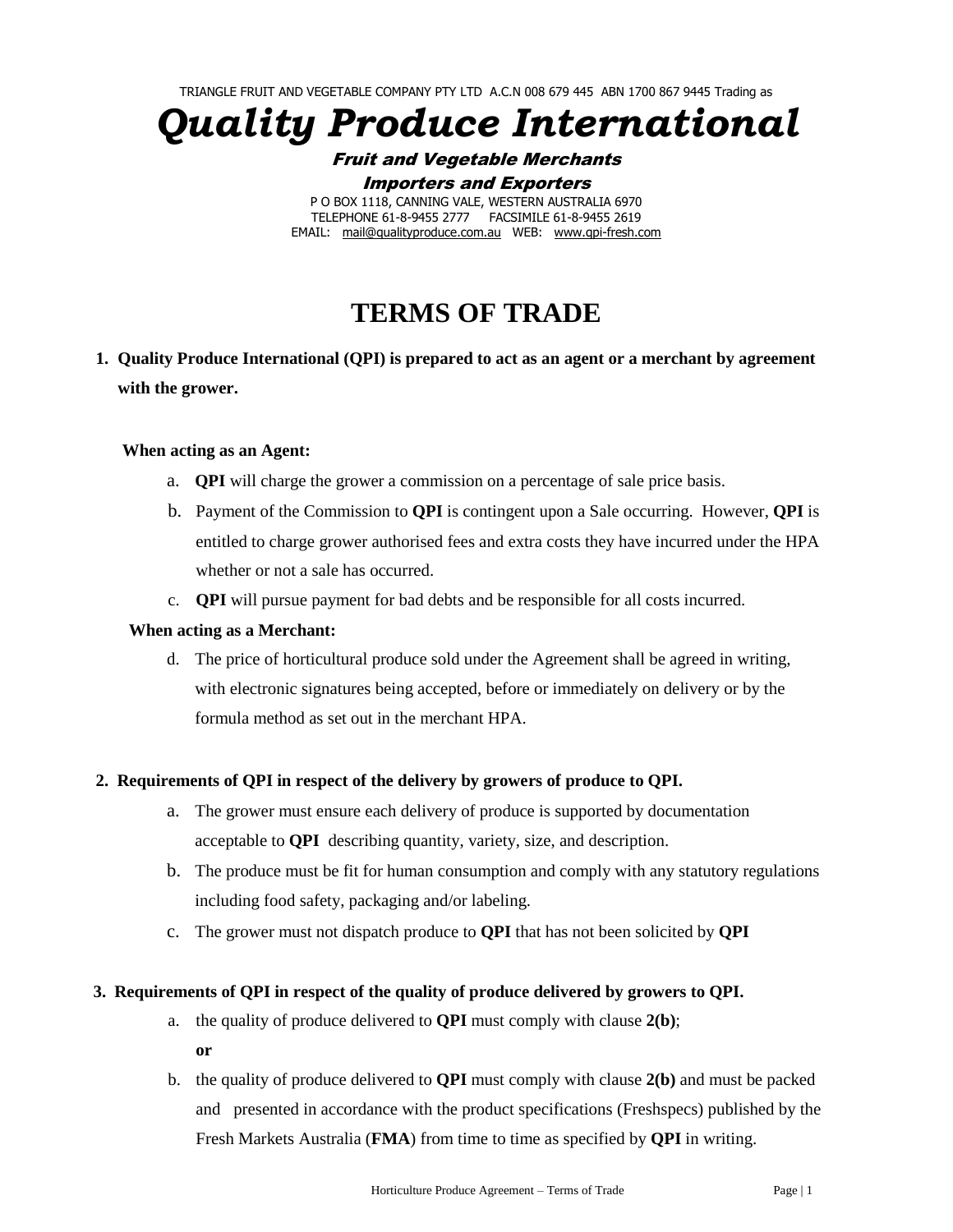### **4**. **Requirements of QPI in Respect to Storage and Handling.**

**QPI** must exercise reasonable care and skill in handling and storing all produce under their control.

#### **5. Obligation to deal in good faith**

- a. **QPI** must at all times deal with a grower in good faith within the meaning of the unwritten law as in force from to time.
- b. A grower must at all times deal with **QPI** in good faith within the meaning of the unwritten law as in force from to time.

#### **6. Circumstances under which QPI may reject produce and the consequences of the rejection.**

**QPI** is entitled to reject all or some of the produce where:

- a. The grower is not the grower of the produce.
- b. The grower does not have all right and title to the produce.
- c. The grower's produce does not comply with the **QPI** quality requirements as specified in clause 3.
- d. **QPI** will immediately give notice by electronic means to the grower of the decision to reject produce and give notice of the reasons for such rejection in writing within 2 business days after the day that **QPI** elects to reject the produce.
- e. Where produce is rejected, **QPI** is deemed to not have accepted that produce. The grower will retain title and risk in the produce.
- f. Upon notification of rejection of any produce by **QPI**, the grower may elect at their cost to either:
	- Redirect the produce to another consignee; or
	- Request **QPI** to dispose of the produce on their behalf; or
	- Request an independent inspection by a person qualified by education and / or experience to assess the produce.
- g. In the absence of any instruction from the grower within 48 hours of having been notified that produce has been rejected, **QPI** will arrange for the disposal of the produce at the grower's cost.

#### **7. Payment Terms**

- a. If **QPI** is trading as agent, **QPI** will pay to the grower the proceeds of a sale of the grower's produce within 14 days of completion of sale.
- **b.** If **QPI** is trading as merchant, **QPI** will pay the grower for the purchase of the grower's produce within 21 days.